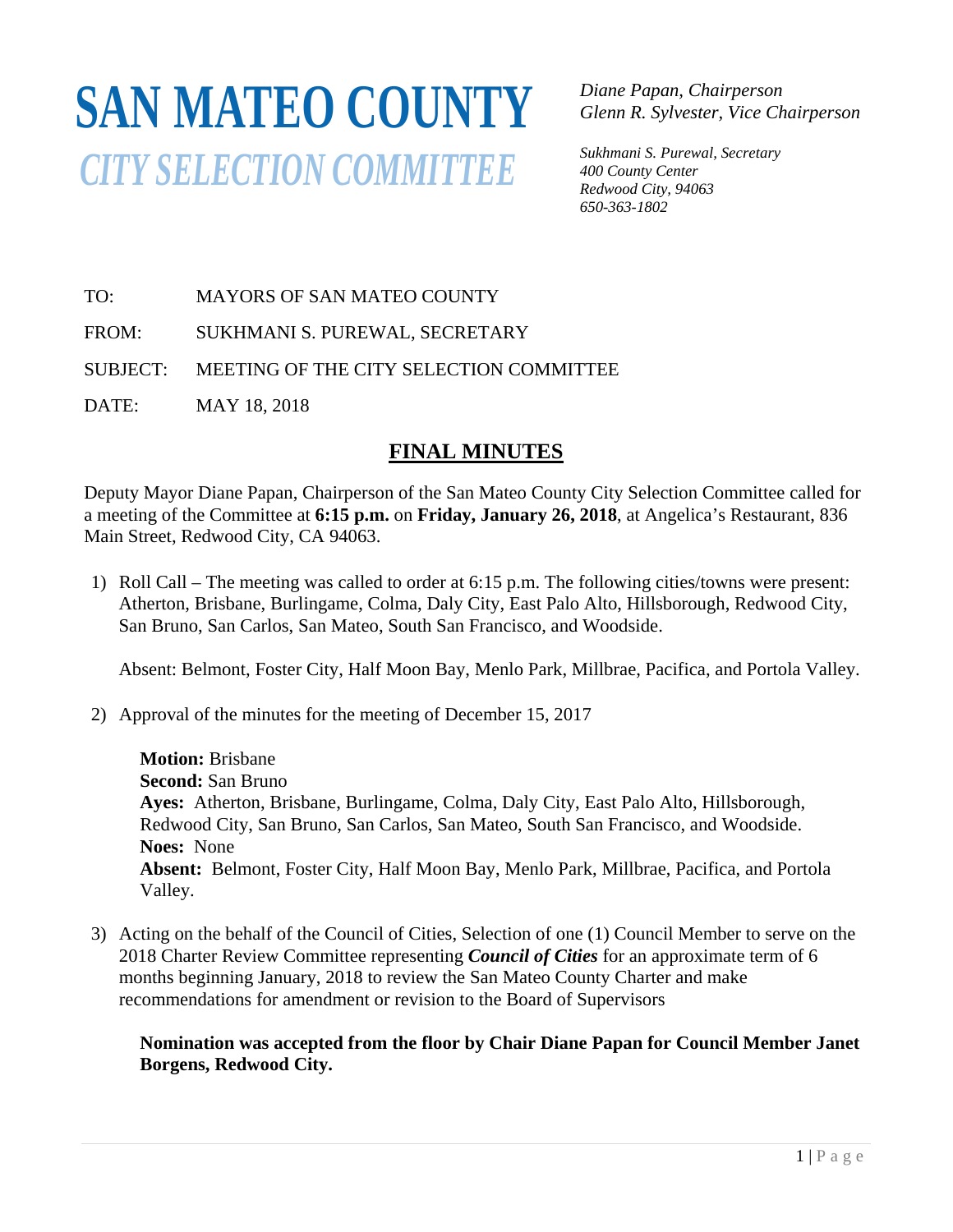**Motion to appoint Council Member Janet Borgens:** Daly City **Second:** Hillsborough **Ayes:** Atherton, Brisbane, Burlingame, Colma, Daly City, East Palo Alto, Hillsborough, Redwood City, San Bruno, San Carlos, San Mateo, South San Francisco, and Woodside. **Noes:** None **Absent:** Belmont, Foster City, Half Moon Bay, Menlo Park, Millbrae, Pacifica, and Portola Valley.

- 4) Selection of one (1) Council Member to serve as board member and one (1) Council Member to serve as an Alternate on the newly established San Mateo County Consolidated Oversight Board, which will replace all the existing oversight boards for successor agencies to redevelopment agencies in the County of San Mateo
	- *i. Council Member Mark Addiego, City of South San Francisco, is seeking appointment*

#### **Motion to appoint Council Member Mark Addiego as a Board Member:** Brisbane **Second:** Burlingame

**Ayes:** Atherton, Brisbane, Burlingame, Colma, Daly City, East Palo Alto, Hillsborough, Redwood City, San Bruno, San Carlos, San Mateo, South San Francisco, and Woodside. **Noes:** None

**Absent:** Belmont, Foster City, Half Moon Bay, Menlo Park, Millbrae, Pacifica, and Portola Valley.

#### **Nomination for the Alternate position was accepted from the floor by Chair Diane Papan for Mayor Juslyn Manalo, Daly City.**

#### **Motion to appoint Mayor Juslyn Manalo as an Alternate:** Burlingame **Second:** San Bruno **Ayes:** Atherton, Brisbane, Burlingame, Colma, Daly City, East Palo Alto, Hillsborough, Redwood City, San Bruno, San Carlos, San Mateo, South San Francisco, and Woodside. **Noes:** None **Absent:** Belmont, Foster City, Half Moon Bay, Menlo Park, Millbrae, Pacifica, and Portola Valley.

- 5) Selection of three (3) Council Members to serve on the Housing Endowment and Regional Trust (HEART) Board representing *Cities (All cities are eligible)* for a term of three (3) years beginning March 1, 2018 through February 28, 2021
	- *i. Mayor Rick Bonilla, City of San Mateo, is seeking reappointment*
	- *ii. Mayor Doug Kim, City of Belmont, is seeking reappointment*
	- *iii. Council Member Ron Collins, City of San Carlos, is seeking reappointment*

### **Motion to reappoint Mayor Rick Bonilla, Mayor Doug Kim, and Council Member Ron Collins:** Burlingame

**Second:** Daly City

**Ayes:** Atherton, Brisbane, Burlingame, Colma, Daly City, East Palo Alto, Hillsborough, Redwood City, San Bruno, San Carlos, San Mateo, South San Francisco, and Woodside.